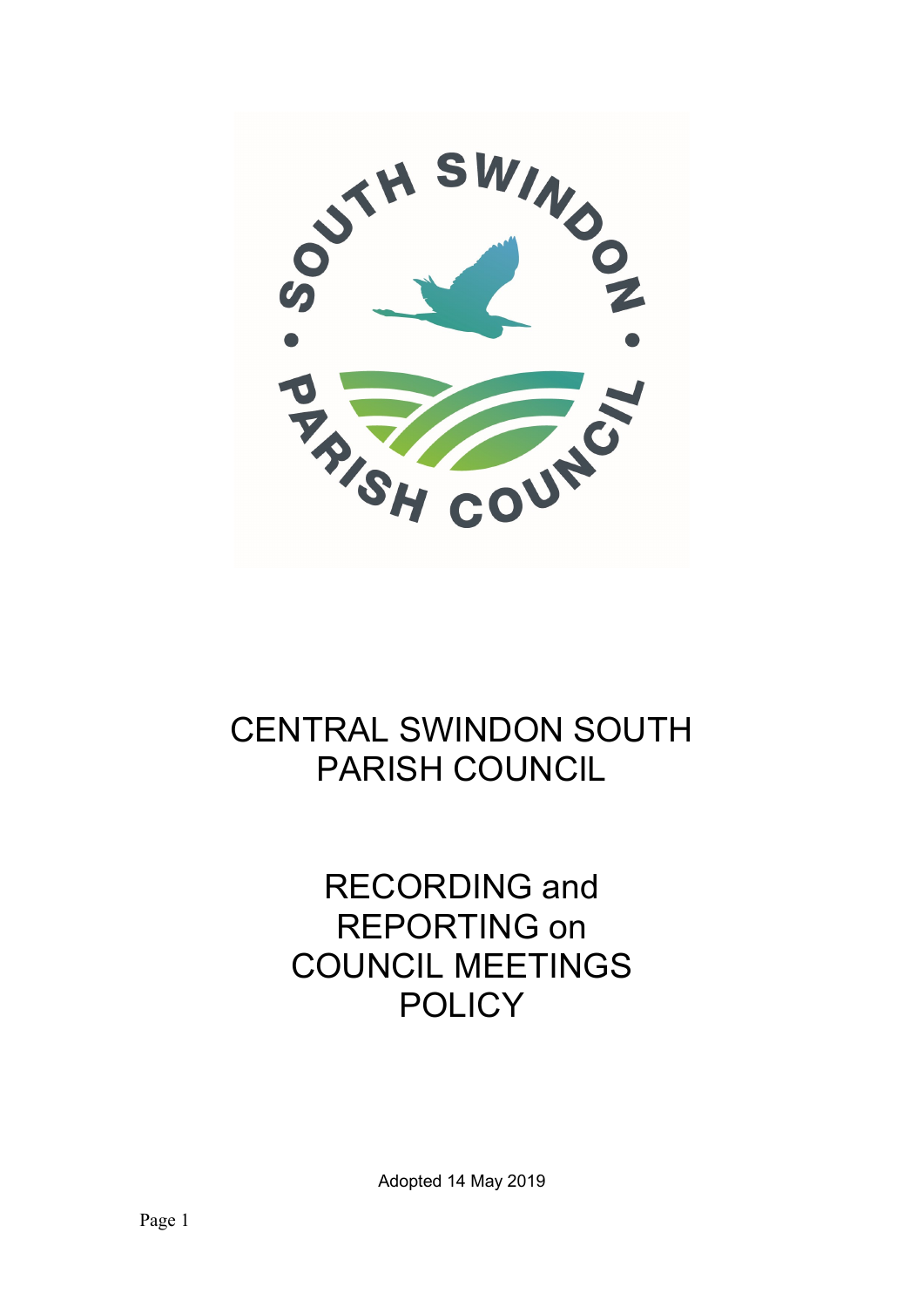### INTRODUCTION

This policy applies to Full Council Meetings and meetings of any Committee of the Parish Council.

Central Swindon South Parish Council supports the principles of openness and transparency and encourages public interest and engagement in decision making.

This sets out the criteria for the recording or reporting of Council Meetings.

AUDIO AND VISUAL RECORDING – YOUR OBLIGATIONS Any member of the public or of the media wishing to photograph and / or audio or visually record a meeting must agree to the following:

a) Any photography or audio / visual recording must take place from a fixed position in the meeting room approved by the Chair, so as to minimise disruption to the proceedings.

b) The use of flash photography or additional lighting will only be permitted for a limited period during the meeting at a point in the proceedings agreed in advance with the Chair, so as to minimise disruption to the proceedings.

c) If the Chair feels that any photography, audio or visual recording is disrupting the meeting in any way then the operator of the equipment will be required to stop.

d) If during the meeting a motion is passed to exclude the press and public, because confidential or exempt information is likely to be disclosed, then all rights to record the meeting are removed and the operator of the equipment will be required to stop recording and /or photography.

e) If the Chair adjourns the meeting, then the operator of the equipment should stop any recording or photography at the point at which the meeting is adjourned.

f) Those making audio or visual recordings must comply with any request made by the Chair regarding respecting the public's right to privacy.

g) People seated in the public gallery / seating area should not be photographed, filmed or recorded without the consent of the individuals concerned. This also applies to those individuals who may ask a public question, present a petition or make a representation at a Council meeting open to the public and who are seated in a "public seating area".

h) Use must not be made of an image or recording if consent is refused by an individual.

i) Photographs, audio, and visual recordings should not be edited in a way that could lead to misinterpretation of the proceedings. This includes refraining from editing the views being recorded in a way that may ridicule or show lack of respect.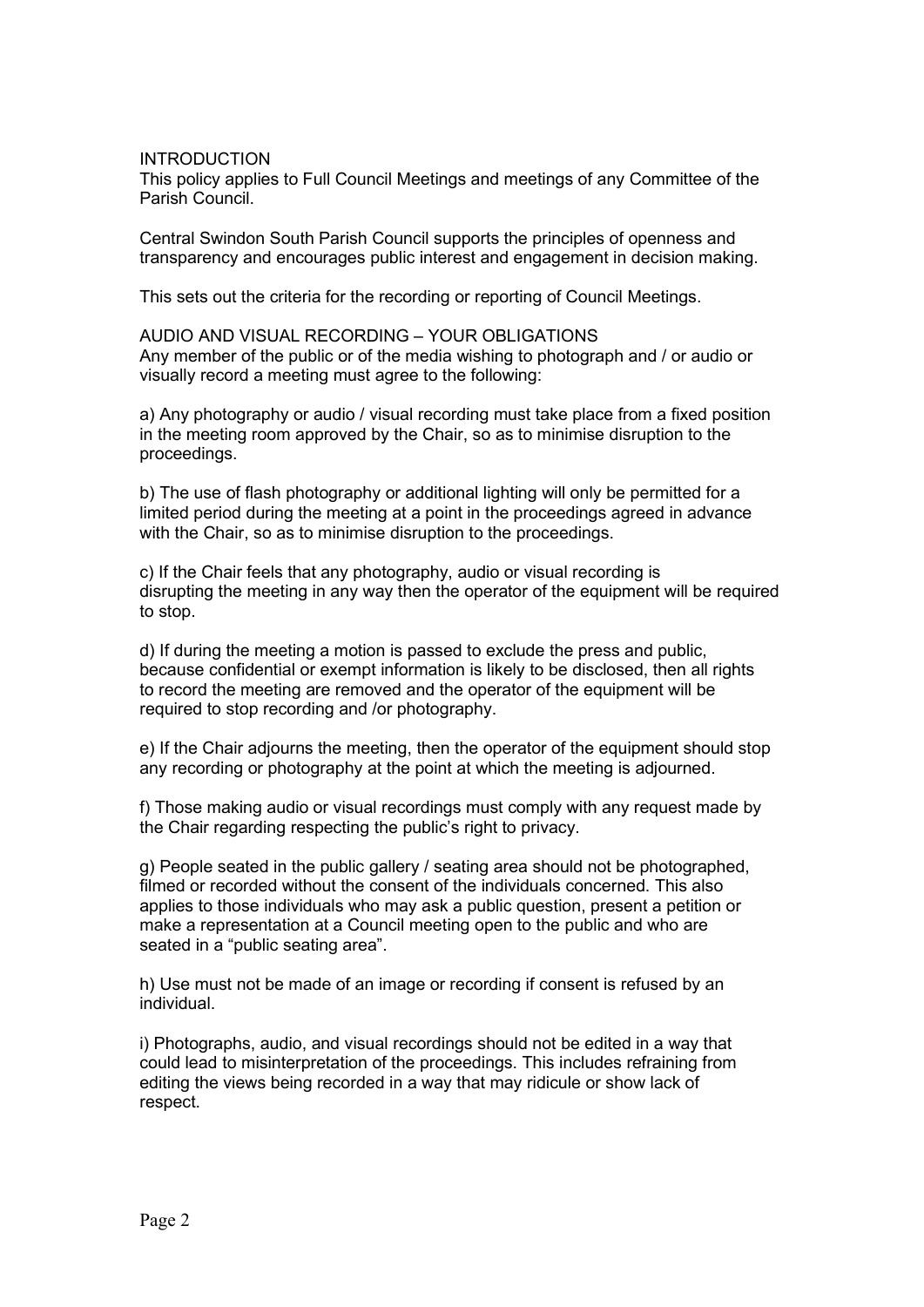It should be noted that failure to comply with this Protocol may lead to the refusal of any future requests to photograph or audio or visually record any future Council meetings in view of the risk of future disruption to proceedings.

If a request has been received to take photographs or to audio or visually record a particular meeting. Notices to this effect may be displayed in the relevant meeting room. To assist the public, the Chair will make an announcement that the meeting will be photographed and /or recorded or filmed. The Council may, on occasion, audio record meetings for minuting purposes only. The Chair will make an announcement to this effect and these recordings will not be made available to anyone outside the Council.

## AUDIO AND VISUAL RECORDING – YOUR RIGHTS

If, as a member of the public, you do not wish to be photographed, filmed or recorded please inform the Clerk or Chair before the start of the meeting.

#### PROCEDURE PRIOR TO THE MEETING FOR RECORDING OR PHOTOGRAPHING A MEETING

Requests to take photographs or undertake audio or visual recordings of meetings open to the public, either by members of the public or by the media should wherever possible be made to the Clerk at least two working days before the meeting.

The request should include the following information as this will assist the Council in making preparations for the meeting to avoid any disruption to the proceedings:

a) to which meeting this request refers.

b) the name, organisation (if applicable) and contact details of the person making the request.

c) what equipment it is intended will be used (e.g. camera/audio recorder/video camera).

d) what the photographs, or audio / visual recording will be used for and / or where the information is to be published.

### PROCEDURE AT THE MEETING

Equipment must be set up before the meeting starts. The use of flash photography or additional lighting will only be permitted for a limited period during the meeting at a point in the proceedings agreed in advance with the Chair. This will be communicated to all relevant parties. This is to minimise disruption to the proceedings. If the Chair feels the photography/audio / visual recording is disrupting the proceedings the operator of the equipment will be required to stop. If use continues the Chair will ask the person to leave the meeting. If the person refuses to leave, then the Chair may adjourn the meeting or make other appropriate arrangements for the meeting to continue without disruption.

Anyone asked to leave a meeting because they have refused to comply with the Chair's requests may be refused permission to photograph, record or film at future Parish Council meetings that are open to the public so as to minimise the risk of future disruption to the proceedings.